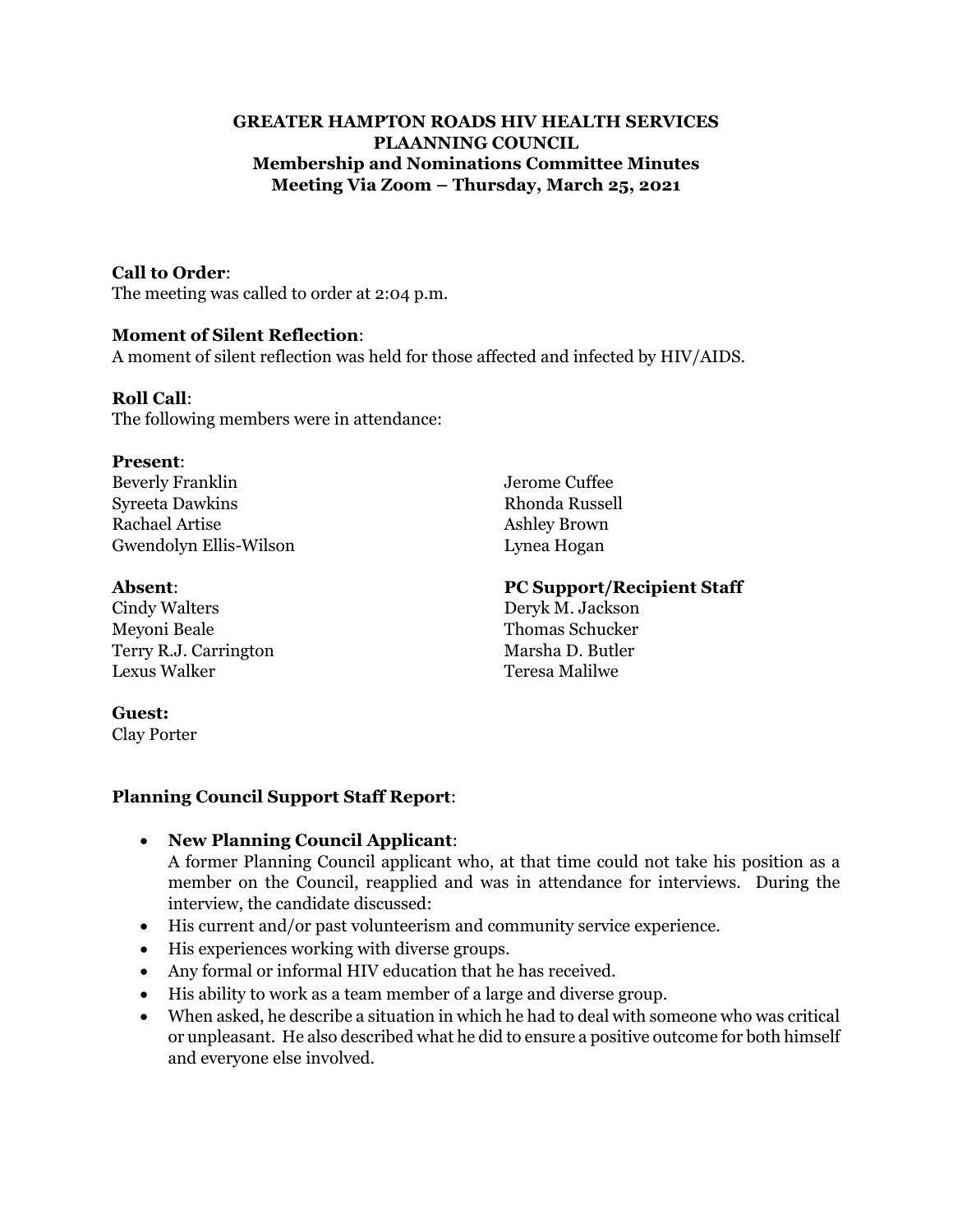- He talked about how he has managed confidentiality issues in the past.
- Finally, after the committee explained the attendance requirements for Planning Council meetings/events, the candidate agreed to make the time commitment for Planning Council meetings and/or events.

At the conclusion of the interview, the committee thanked the candidate for his attendance and was requested to leave the meeting so that the committee could discuss their different opinions of the interviewed candidate. After discussion, a motion was moved by Rachael and properly seconded by Syreeta to accept Clay as a Council member. The motion passed unanimously with:

- 0 Nays
- 0 Abstentions

The committee's recommendation will be presented to the Executive Committee and subsequently, the Planning Council for a final vote.

# **Review Planning Council Matrix for Compliance with the Federal Mandate**:

The Planning Council is currently very low on membership. Two serving members of the Council will be stepping down as follows:

- The Part B (VDH) Representative on the Council resigned her position at VDH and can no longer represent Part B on the Council. Discussions are currently underway at VDH to appoint a replacement to fill the Part B slot.
- One of the three Council members currently employed at Minority AIDS Support Services (M.A.S.S.) should step down. In accordance with the Part A Norfolk TGA Bylaws, only two employees from one particular agency can sit on the Planning Council at one given time. The committee discussed who, of the basically two members, should step down. The Planning Council Co-Chair, who is currently employed at M.A.S.S., indicated that she could step down. However, it was noted that she was due to rotate off the Council June 30, 2021. The committee noted that there are two sitting members of the Council who would qualify as Planning Council Co-Chairs:
	- 1. Lisa P. Laurier
	- 2. Jerome Cuffee

With the resignation of the VDH Representative, the Council is at fourteen (14) members, instead of the required fifteen (15). In order to assist with recruitment, letters were sent to Sub-Recipients, and to the City Officials in the Norfolk TGA serving area to help the Council in its recruitment efforts.

#### **Review Planning Council Feedback/Feedback Form**:

The committee reviewed feedback from the last Planning Council meeting. There were nine (9) respondents.

### **Next Committee Meeting:**

The next Membership/Nominations Committee meeting will be Thursday, April 29th at 2:00 p.m.